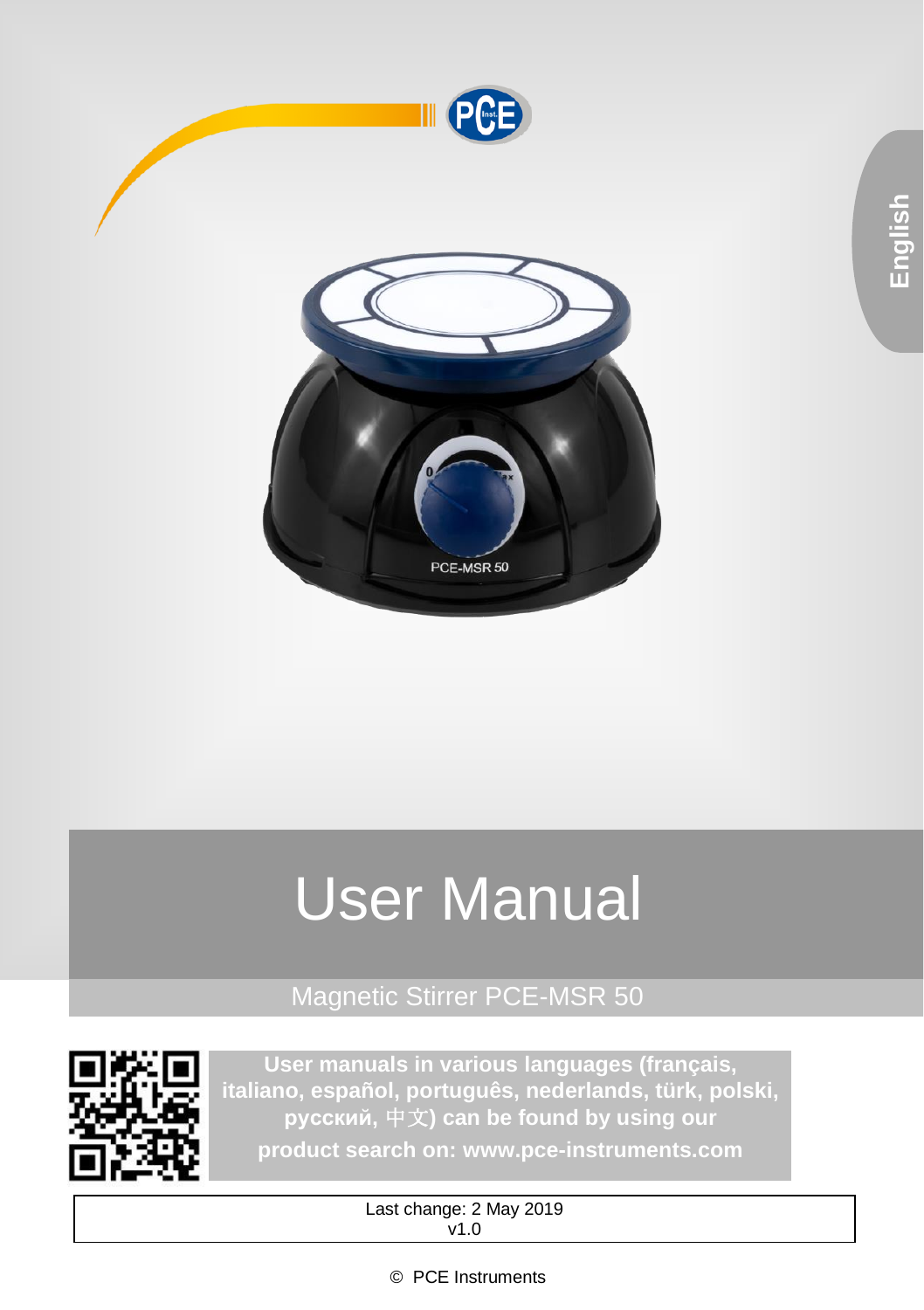

### $\blacktriangleleft$  $\overline{2}$  $\overline{\mathbf{3}}$  $\blacktriangle$ 5 6  $\overline{7}$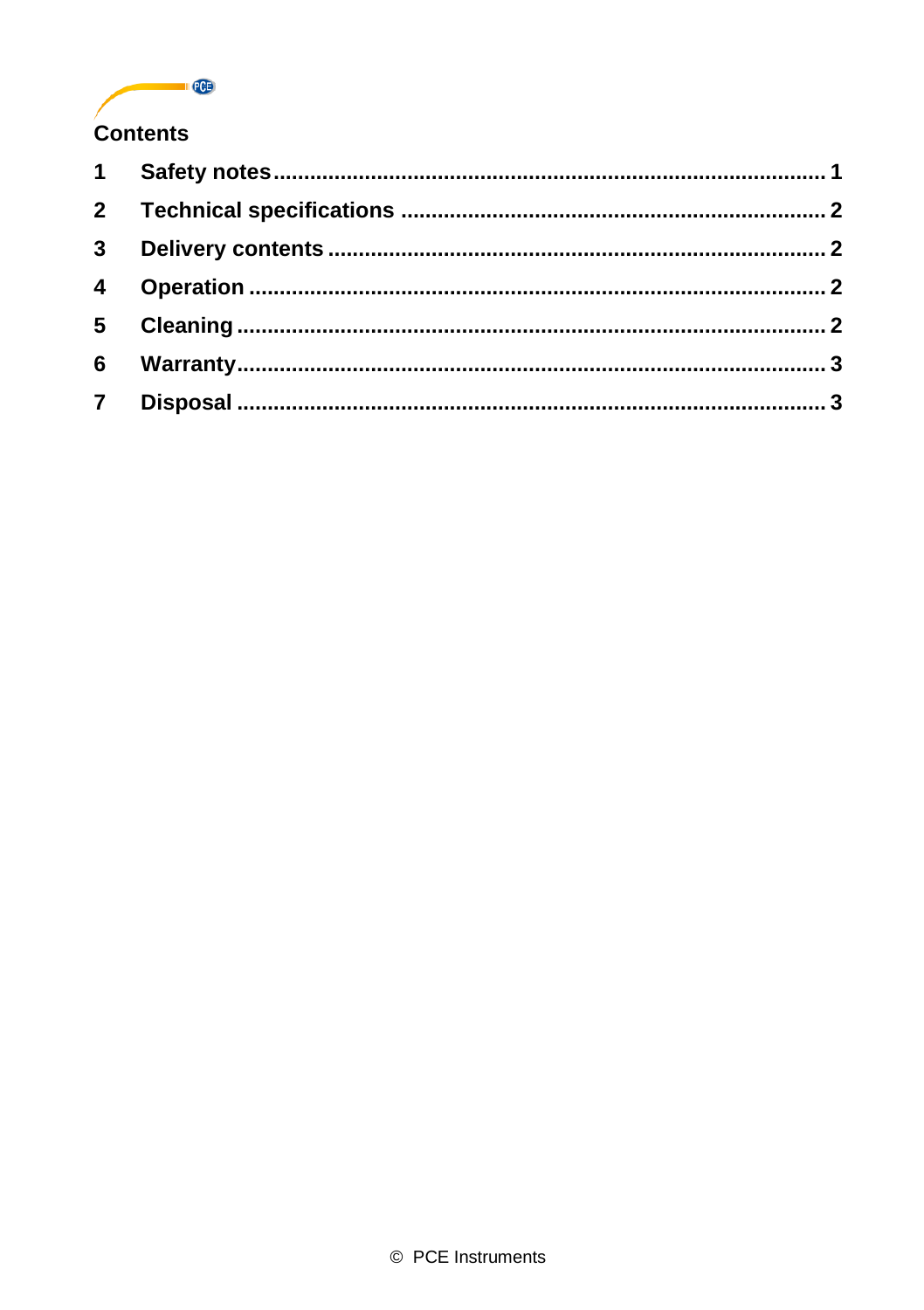### <span id="page-2-0"></span>**1 Safety notes**

Please read this manual carefully and completely before you use the device for the first time. The device may only be used by qualified personnel and repaired by PCE Instruments personnel. Damage or injuries caused by non-observance of the manual are excluded from our liability and not covered by our warranty.

• The device must only be used as described in this instruction manual. If used otherwise, this can cause dangerous situations for the user and damage to the meter.

**PCE** 

- The instrument may only be used if the environmental conditions (temperature, relative humidity, …) are within the ranges stated in the technical specifications. Do not expose the device to extreme temperatures, direct sunlight, extreme humidity or moisture.
- Do not expose the device to shocks or strong vibrations.
- The case should only be opened by qualified PCE Instruments personnel.
- Never use the instrument when your hands are wet.
- You must not make any technical changes to the device.
- The appliance should only be cleaned with a damp cloth. Use only pH-neutral cleaner, no abrasives or solvents.
- The device must only be used with accessories from PCE Instruments or equivalent.
- Before each use, inspect the case for visible damage. If any damage is visible, do not use the device.
- Do not use the instrument in explosive atmospheres.
- The measurement range as stated in the specifications must not be exceeded under any circumstances.
- Do not use the magnetic stirrer with flammable, explosive or corrosive media.
- Place the magnetic stirrer on a smooth and solid surface.
- Non-observance of the safety notes can cause damage to the device and injuries to the user.

We do not assume liability for printing errors or any other mistakes in this manual.

We expressly point to our general guarantee terms which can be found in our general terms of business.

If you have any questions please contact PCE Instruments. The contact details can be found at the end of this manual.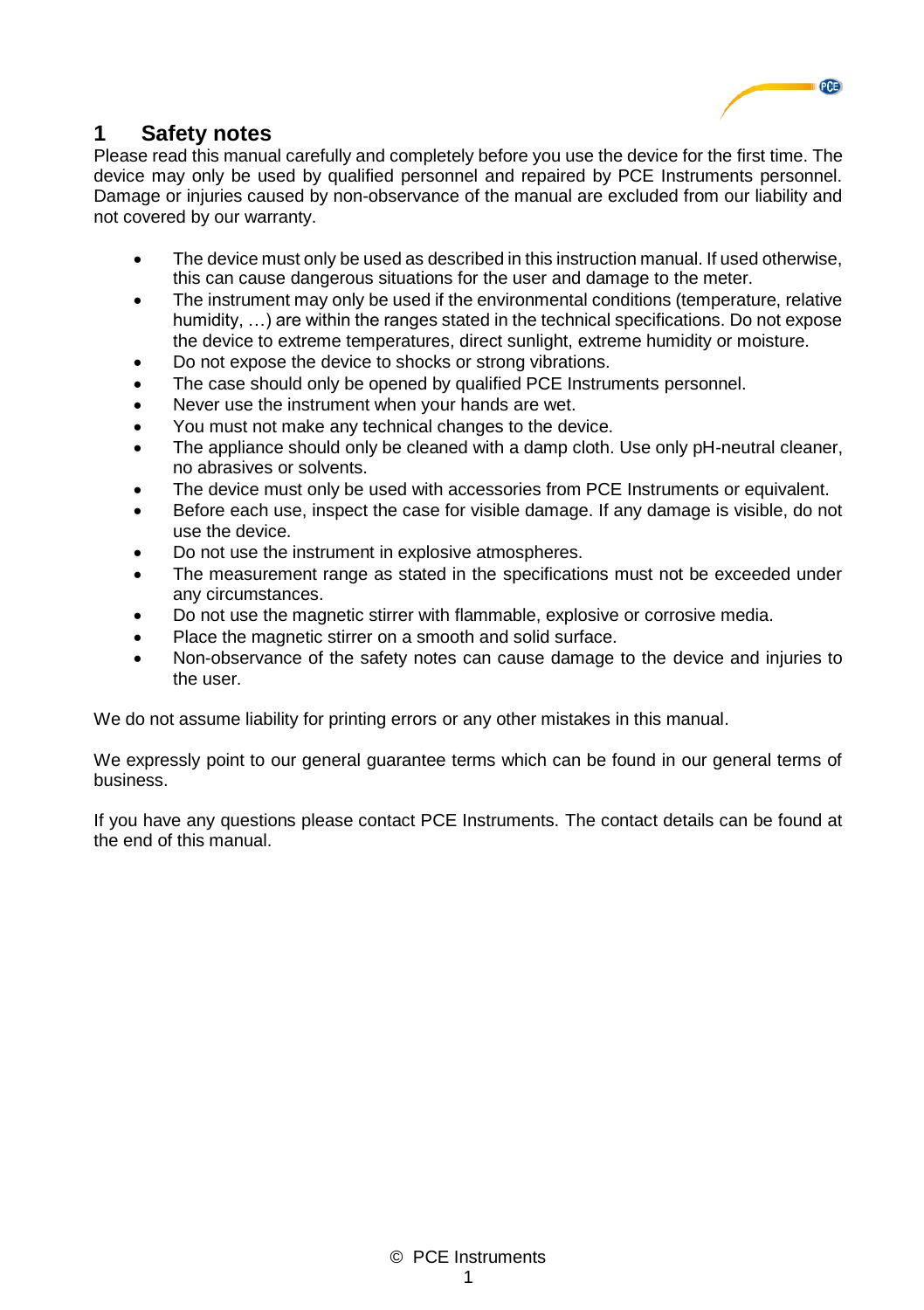

### <span id="page-3-0"></span>**2 Technical specifications**

| Max. stirring volume    | 100  1000 ml          |
|-------------------------|-----------------------|
| Adjustable speed        | $01600$ rpm           |
| Accuracy of speed       | $±20$ rpm             |
| Platform size           | Ø 88 mm               |
| Platform material       | Plastic               |
| <b>Protection class</b> | <b>IP21</b>           |
| Power supply            | 90  230 V AC / 5 V DC |
| Input                   | ≤15 W                 |
| <b>Dimensions</b>       | 125 x 110 x 70 mm     |
| Weight                  | Approx. 0.5 kg        |

### <span id="page-3-1"></span>**3 Delivery contents**

- 1 x magnetic stirrer PCE-MSR 50
- 1 x mains adaptor 5 V / 2 A
- 1 x stirring bar
- 1 x user manual

# <span id="page-3-2"></span>**4 Operation**

- Place the magnetic stirrer on a smooth and solid surface. The knob should be at minimum position.
- 2. Connect the magnetic stirrer to the power supply.<br>3. Place the beaker with the medium in the middle
- Place the beaker with the medium in the middle of the platform. To adjust the stirring speed, slowly turn the knob to the desired position. If you turn it too quickly, the liquid can spill. In this case, turn the knob back to minimum and then slowly increase the stirring speed again.
- 4. Mixed samples of small volume should not be stirred at maximum speed to avoid the beaker from falling off the platform.

### <span id="page-3-3"></span>**5 Cleaning**

Clean the surface of the instrument with a cloth and some  $pH = 7 \pm 1$  non-corrosive liquid detergent and make sure the instrument is completely dry before using it.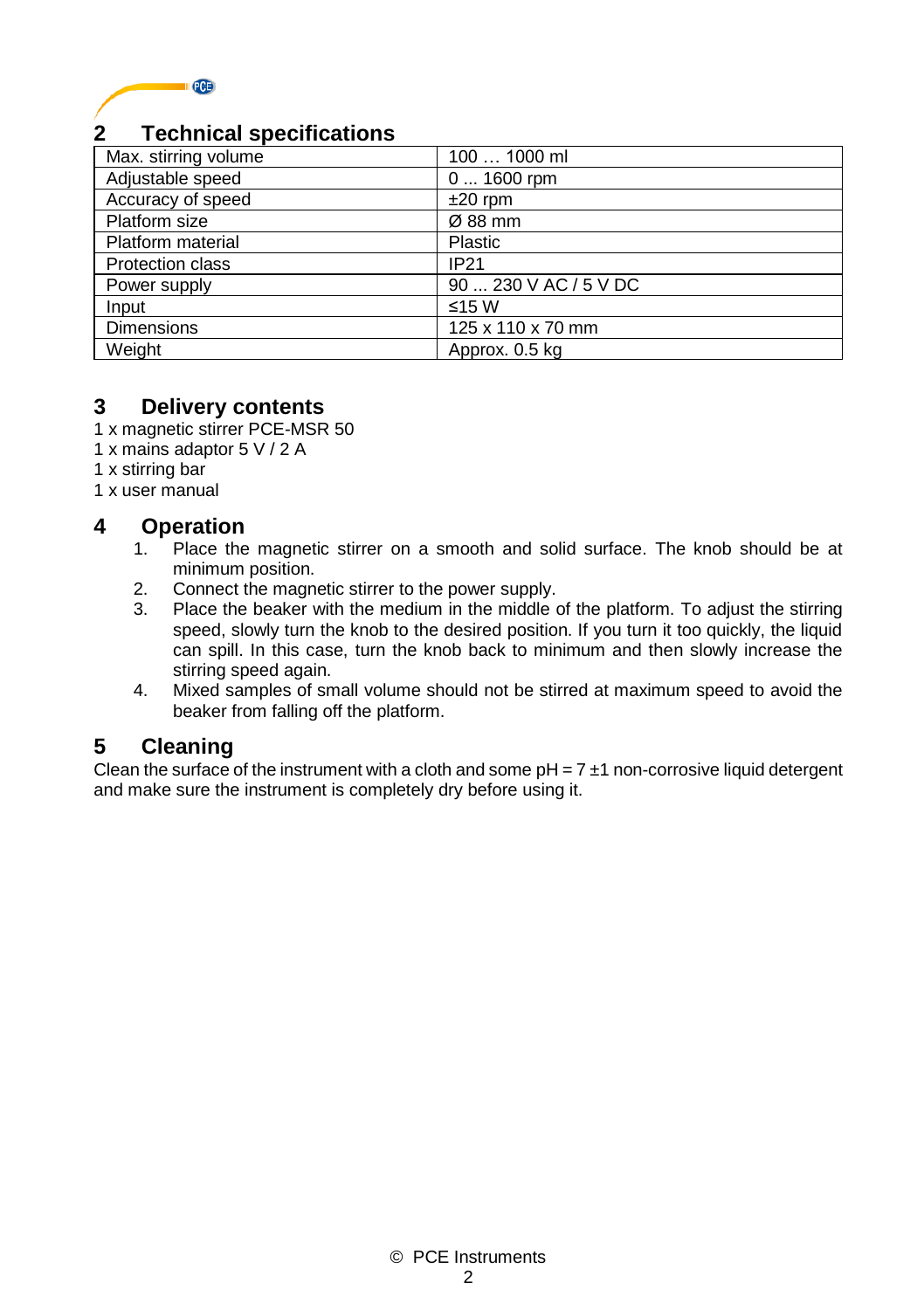

### <span id="page-4-0"></span>**6 Warranty**

You can read our warranty terms in our General Business Terms which you can find here: [https://www.pce-instruments.com/english/terms.](https://www.pce-instruments.com/english/terms)

### <span id="page-4-1"></span>**7 Disposal**

For the disposal of batteries in the EU, the 2006/66/EC directive of the European Parliament applies. Due to the contained pollutants, batteries must not be disposed of as household waste. They must be given to collection points designed for that purpose.

In order to comply with the EU directive 2012/19/EU we take our devices back. We either re-use them or give them to a recycling company which disposes of the devices in line with law.

For countries outside the EU, batteries and devices should be disposed of in accordance with your local waste regulations.

If you have any questions, please contact PCE Instruments.